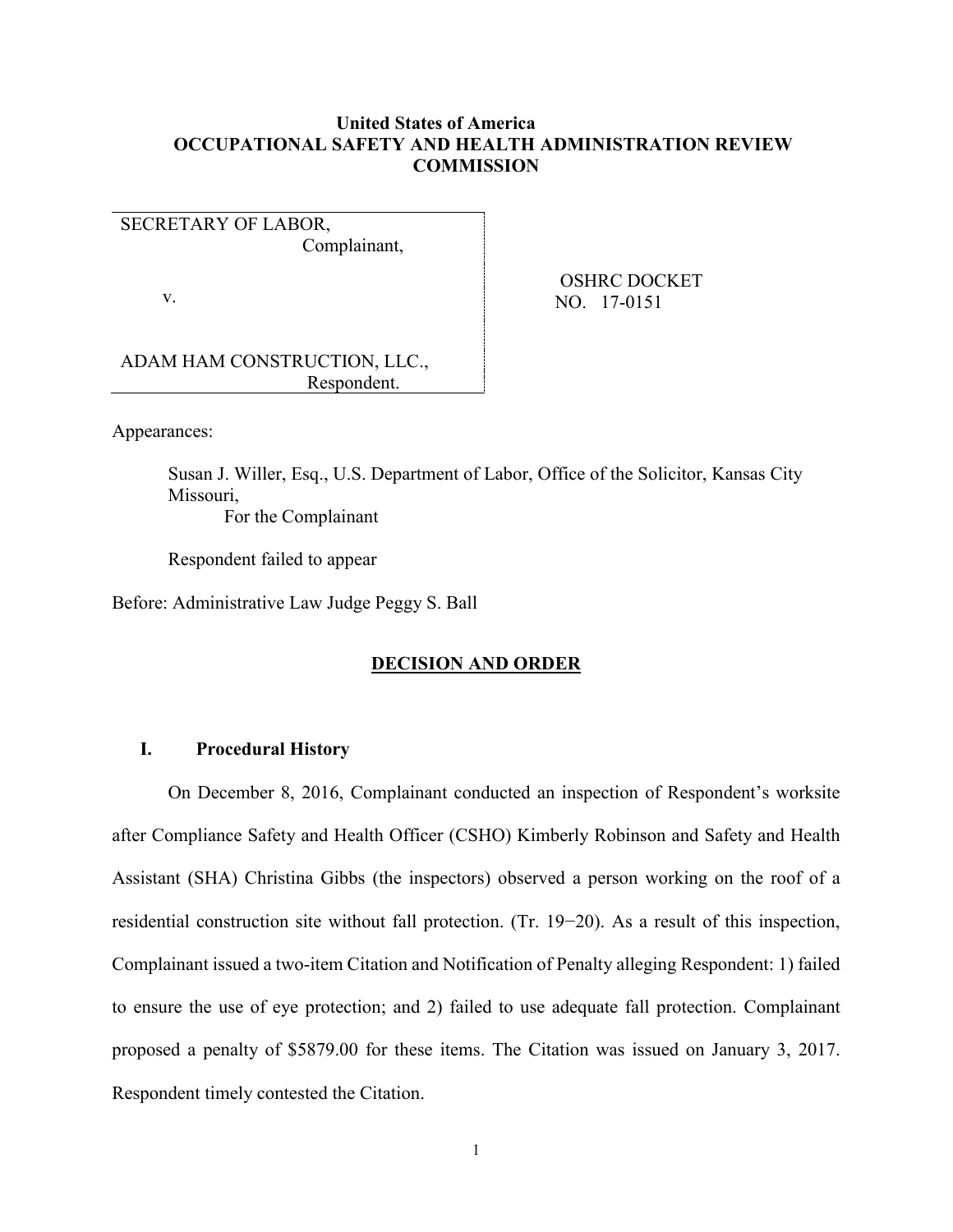Respondent contested the Citations in a timely manner and participated in the litigation through the telephone conference on July 26, 2017, but ceased efforts to contest the citations thereafter. (Tr. 8) Respondent did not file a List of Witnesses or a List of Exhibits in preparation for the trial, although such documents were a prerequisite to presentation of evidence at trial. (Tr. 9). Respondent failed to appear at the scheduled October 23 final pre-trial conference. Status Report and Order, at 1, *Sec'y v. Adam Ham Construction, LLC.*, No. 17-0151 (October 24, 2017). In addition, Respondent reportedly failed to respond to multiple communication attempts made by Complainant, including: (1) two settlement letters, which were dated September 26 and October 6; (2) two emails discussing settlement which were dated October 6 and 11; and (3) and telephone calls which rang to a full mailbox and did not allow counsel for the Secretary to leave a message. Secretary's Motion for Pre-hearing Conference Call, at 2, *Sec'y v. Adam Ham Construction, LLC.*, No. 17-0151 (October 17, 2017).

Trial was held October 31, 2017, in Kansas City, Missouri. Respondent failed to appear, but Complainant presented uncontested evidence in support of its *prima facie* case. Prior to presenting its evidence, Complainant moved to withdraw Citation 1, Item 1, which the Court granted, reducing the total proposed penalty to \$3741.00. Based on the evidence submitted by Complainant, which is discussed below, the Court finds Complainant established the elements of its *prima facie* case for Citation 1, Item 2. Alternatively, as will be discussed below, the Court finds Respondent has abandoned its defense. Thus, a default judgment in favor of Complainant is warranted.

### **II. Jurisdiction**

Respondent stipulated to its status as an employer subject to the Act, and to the Court having jurisdiction over this matter. (Tr. 10); Joint Proposed Pre-Trial Schedule, at 1, *Sec'y v.*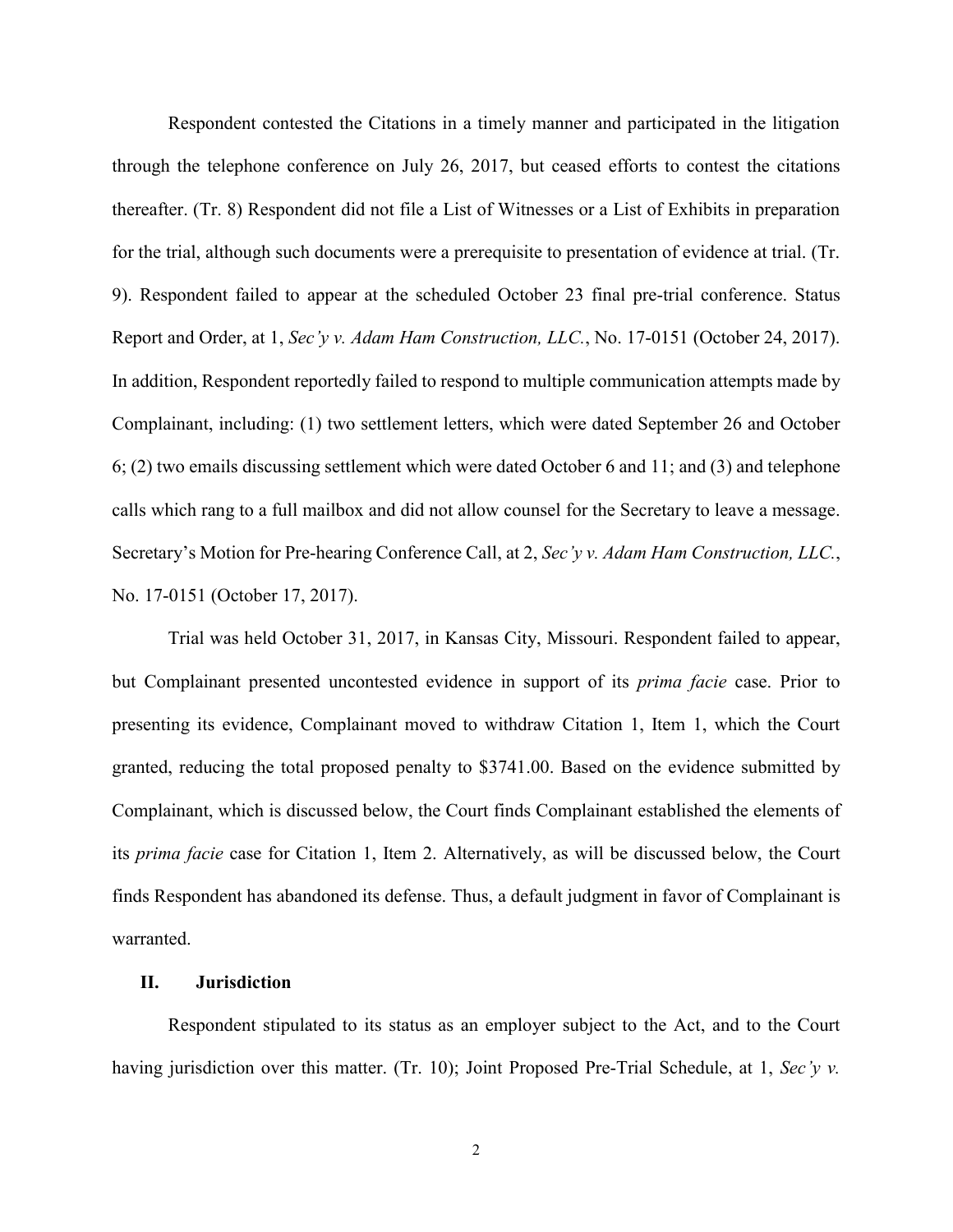*Adam Ham Construction, LLC.*, No. 17-0151 (March 30, 2017). Accordingly, the Court has jurisdiction over this proceeding pursuant to  $\S 10(c)$  of the Occupational Safety and Health Act of 1970, 29 U.S.C. § 659(c).

#### **III. Factual Background**

 $\overline{a}$ 

Complainant conducted an inspection of Respondent's jobsite, located at 2516 NE Willow Creek Lane, Lee's Summit, Missouri, after CSHO Robinson and SHA Gibbs drove by the site and observed a person working on the roof of a residential construction site without fall protection. (Tr. 22, 35). The employee observed on the roof, Brian Hornaday, was working on a 6/12 pitch roof approximately 33–35 feet above the ground without any form of fall protection. 1 (Tr. 19−20, 45−46). In addition to the roof having a steep pitch, it was also covered with snow and ice in multiple areas. (Tr. 32; Exs. C-2−C-5). Once they got onsite, the inspectors asked Mr. Hornaday to come down from the roof, at which point SHA Gibbs conducted an interview with him. (Tr. 20).

During Mr. Hornaday's interview, the inspectors discovered there was one fall protection device onsite, but it had been left in the truck. (Tr. 31). They also found there were no anchor points on the roof to which a lanyard could be attached. (Tr. 28). Mr. Hornaday reported Respondent's crew had been working at the site for approximately three weeks, and that Adam Ham was the owner of the company. Mr. Hornaday further stated he had been working on the roof for three to four hours the day of the inspection. (Tr. 22, 37).

Mr. Hornaday informed SHA Gibbs that Mr. Ham, owner of Respondent, had been present at the site at 8:00 a.m. the morning of the inspection, but left the worksite, leaving Mr. Hornaday in charge. (Tr. 26, 33).

Mr. Hornaday reported Respondent did not have any written hazard communication

<sup>1.</sup> 6/12 means 6 inches of vertical rise for every 12 inches in lateral distance. The standard classifies any roof over a 4/12 pitch as steep. 29 C.F.R. § 1926.500.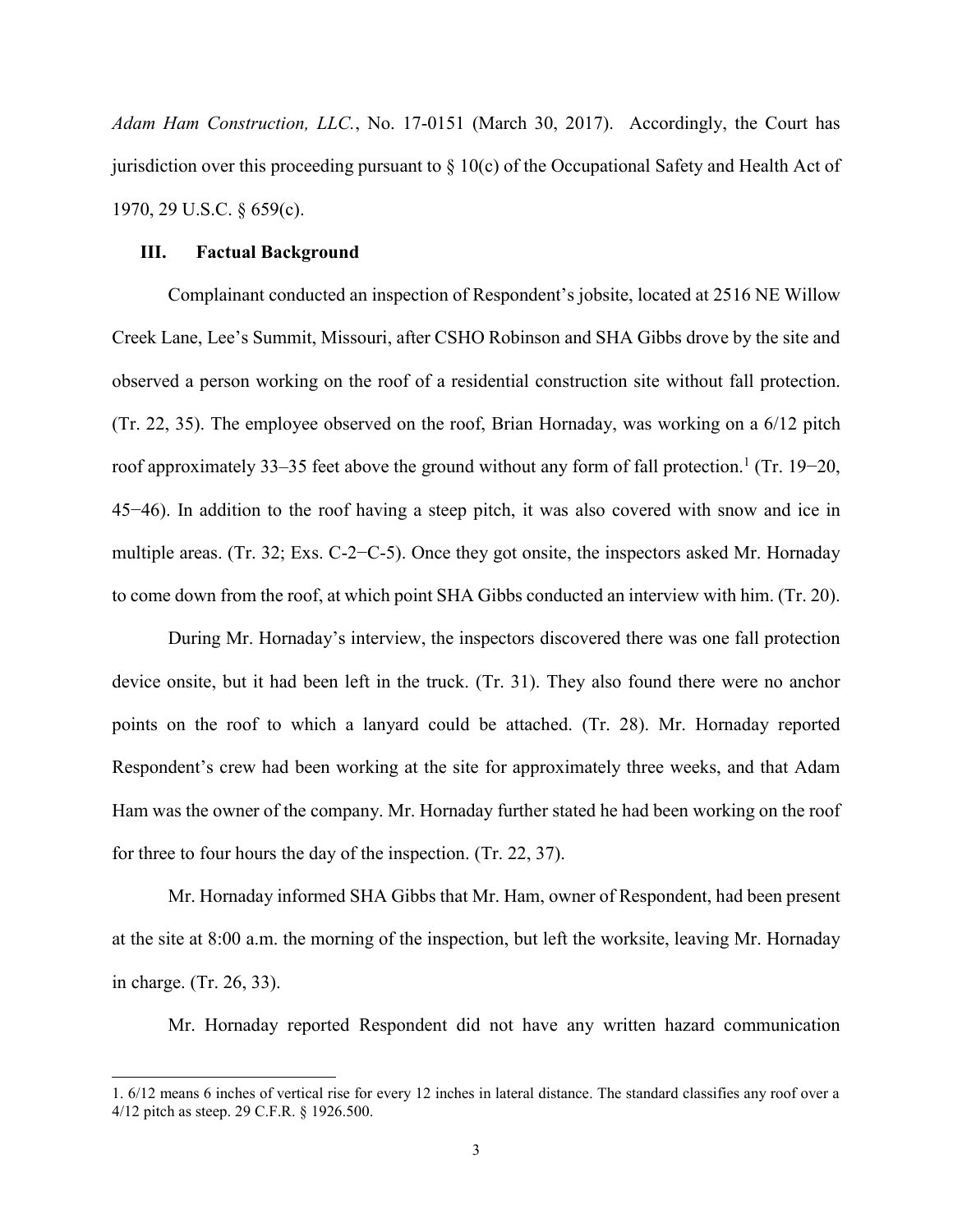program or disciplinary program in place at the time of the inspection. (Tr. 50).

After the inspection, Complainant issued a two-item serious Citation to the Respondent. Citation 1, Item 1 was withdrawn at trial. The only remaining item is Citation 1, Item 2 alleging failure to utilize fall protection while working on a roof more than six feet above the ground.

# **IV. Discussion**

## **A. Applicable Law**

To establish a *prima facie* violation of section 5(a)(2) of the Act, Complainant must prove: 1) the standard applies to the cited condition; 2) the terms of the standard were violated; 3) one or more of the employees had access to the cited condition; and 4) the employer knew or, with the exercise of reasonable diligence, could have known of the violative condition. *See Ormet Corp.*, 14 BNA OSHC 2134, 2135 (No. 85-0531, 1991).

A violation is classified as serious under the Act if "there is substantial probability that death or serious physical harm could result." 29 U.S.C. § 666(k). Commission precedent requires a finding that "a serious injury is the likely result if an accident does occur" as a condition precedent to the affirmation of a serious violation. *Mosser Constr., Inc.*, 23 BNA OSHC 1044, 1046 (No. 08-0631, 2010) (citation omitted); *see Omaha Paper Stock Co. v. Sec'y of Labor*, 304 F.3d 779, 784 (8th Cir. 2002). Complainant does not need to show there was a substantial probability that an accident would occur; he need only show that if an accident did occur, serious physical harm could result. *Id.*

#### **B. Citation 1, Item 2**

Complainant alleged a serious violation of the Act as follows:

29 C.F.R. § 1926.501(b)(13): Each employee[] engaged in residential construction activities 6 feet (1.8m) or more above lower levels were not protected by guardrail systems, safety net system[s], or personal fall arrest system[s][.] [N]or were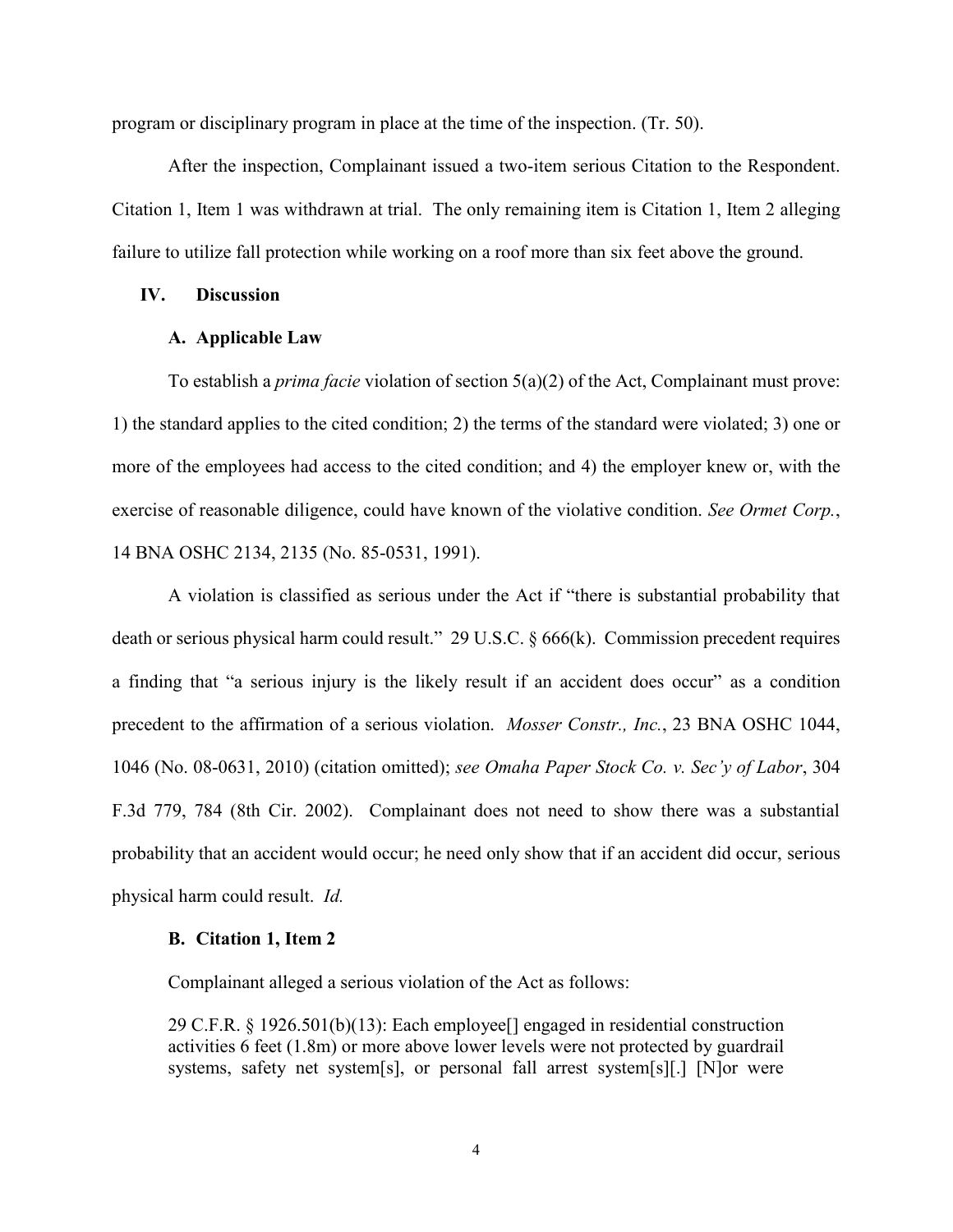employee(s) provided with an alternative fall protection measure under another provision of [section] 1926.501(b).

The employer is failing to protect employees from fall hazards. This was most recently documented on December 8, 2016 at 2516 NE Willow Creek Lane[,] Lee<sup>['s]</sup> Summit, Missouri<sup>[']</sup>,] 64086. An employee was observed approximately 35 feet up working on nailing down plywood for the roof[.] [The roof pitch range was] 6/12.

The cited standard provides:

Residential Construction. Each employee engaged in residential construction activities 6 feet (1.8 m) or more above lower levels shall be protected by guardrail systems, safety net systems, or [a] personal fall arrest system unless another provision in paragraph (b) of this section provides for an alternative fall protection measure….

29 C.F.R. § 1926 501(b)(13).

### **i. The Standard Applies to the Cited Condition and it was Violated**

Complainant must prove the standard applies to the cited condition, and that Respondent violated its terms. The uncontested evidence establishes 29 C.F.R. § 1926.501(b)(13) applies to the cited condition. Respondent was working on the roof of a residential construction site at heights of 33−35 feet above the ground. (Tr. 19−20, 45−46). The cited standard dictates that fall protection is required above 6 feet on residential construction sites. 29 C.F.R. § 1926.501(b)(13). Because Mr. Hornaday was engaged in residential construction activities more than 6 feet above the ground without proper fall protection, the Court finds the standard applies and was violated. (Tr. 19−20, 45−46).

# **ii. One or more of Respondent's employees was exposed to the hazardous condition**

Complainant must also prove at least one employee was exposed to the cited condition. "Exposure to a violative condition may be established either by showing actual exposure or that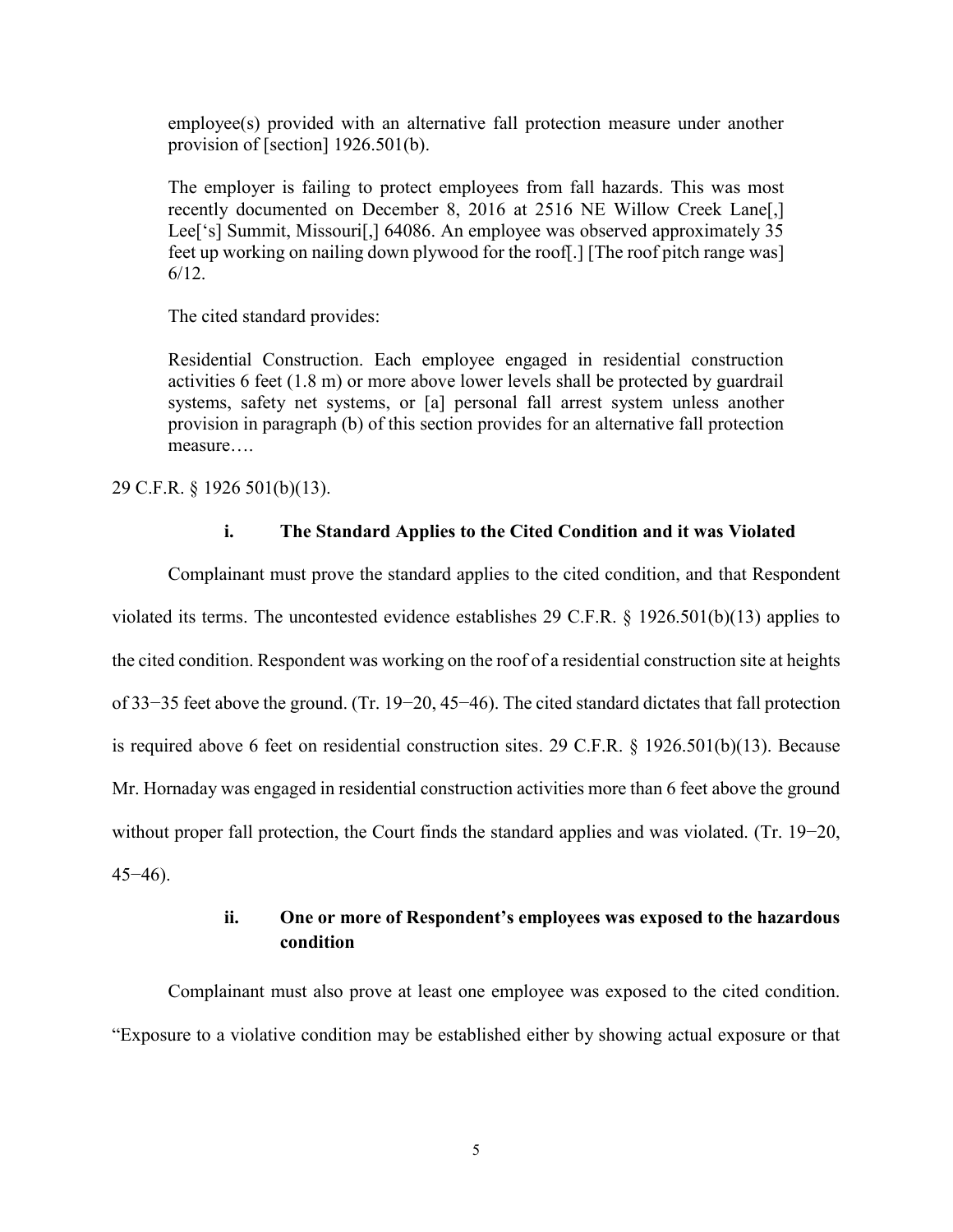access to the hazard was reasonably predictable." 2 *Phoenix Roofing, Inc.,* 17 BNA OSHC 1076, 1078 (No. 90-2148, 1995). The undisputed evidence shows Mr. Hornaday was working on the roof without any form of fall protection; thus, there is no question that Mr. Hornaday was exposed to a fall hazard. (Tr. 21, 48) The Court finds Mr. Hornaday was an employee of the Respondent. In fact, Mr. Hornaday identified himself as the onsite supervisor. Accordingly, the Court finds the Complainant has established at least one of Respondent's employees was exposed to a fall hazard.

# **iii. The Employer Knew or with Reasonable Diligence Could Have Known of the Existence of the Violative Condition.**

#### **a. Employer Knowledge**

Complainant must prove the employer knew, or with the exercise of reasonable diligence could have known, of the presence of the violative condition*. See Seibel Modern Manufacturing & Welding Corp*., BNA OSHC 1218, 1221 (No. 88-821, 1991). "Employer knowledge is established by a showing of employer awareness of the physical conditions constituting the violation. It need not be shown that the employer understood or acknowledged that the physical conditions were actually hazardous." *L&B Products Corp.*, 18 BNA OSHC 1322, 1324 (No. 95- 1722, 1998).

Mr. Ham, owner of the Respondent, was not present at the time of the inspection. The evidence shows he was at the site at 8:00 a.m., then left the site after briefing his employees regarding the work they were to accomplish, leaving one harness and one lanyard behind in the work trailer. (Tr. 33). However, Mr. Ham, would have known of the violative condition if he had exercised reasonable diligence. "In exercising reasonable diligence an employer is required to inspect and perform tests to discover safety-related defects in material and equipment." *Union* 

 $\overline{a}$ 

<sup>2. &</sup>quot;Reasonable predictability, in turn, may be shown by evidence that employees while in the course of assigned work duties, personal comfort activities and normal means of ingress/egress would have access to the zone of danger. *Phoenix Roofing, Inc.*, 17 BNA OSHC 1076, 1078 (No. 90-2148, 1995) (citing *Gilles & Cotting Inc.*, 3 BNA OSHC 2002, 2003 (No. 504, 1976).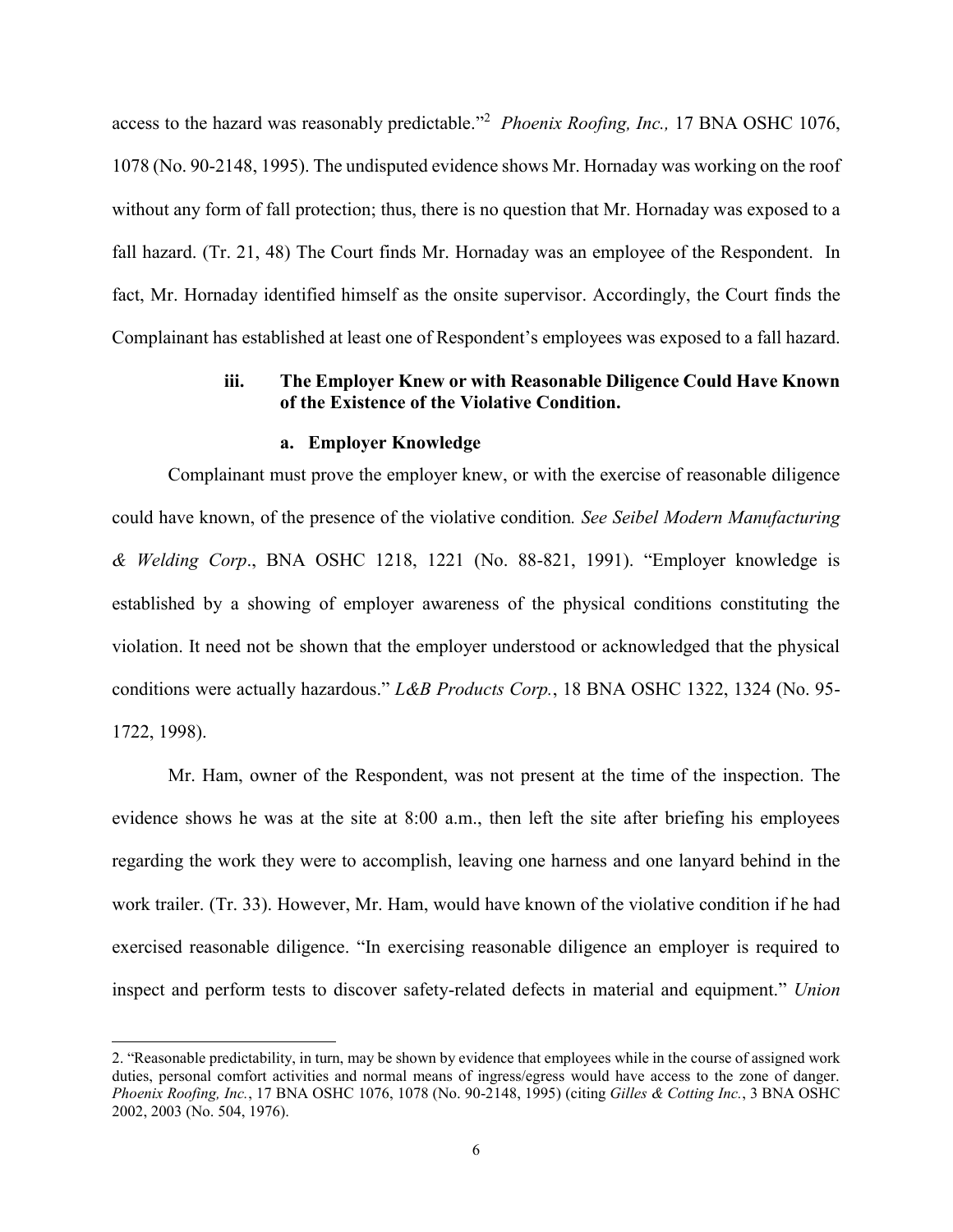*Boiler Co.*, 11 BNA OSHC 1241, 1245 (No. 79-232, 1983) (citing *Prestressed Systems Inc.*, BNA OSHC 1864 (No. 16147, 1981)).

Mr. Ham, as owner of Respondent, should have performed an inspection of the site, where he would have observed his employee openly working without fall protection. He also would have found no anchor points had been affixed to the roof, which precluded Mr. Hornaday from securing a lanyard had he attempted to wear one. There is no evidence showing Mr. Ham actually conducted an inspection in the three weeks his employees were onsite. Mr. Hornady testified Mr. Ham left one fall protection device in the trailer on the site for the day. (Tr. 33, 40) He did not make sure his employee on the roof was wearing fall protection before he left the site. Therefore, Mr. Ham either had actual knowledge that his employee was not using fall protection or failed to exercise reasonable diligence to ensure that fall protection would be consistently utilized on the site.

### **b. Supervisor Knowledge**

Alternatively, employer knowledge may be imputed to the employer by a supervisory employee's knowledge of the condition. *See Dover Elevator Co.*, 16 BNA OSHC 1281, 1286 (No. 91-862, 1993) (finding the actual or constructive knowledge of a Respondent's supervisory employee can be imputed to the employer). A supervisory employee, for the purpose of imputing knowledge, is, "[a]n employee who has been delegated authority over other employees, even if temporarily…." *Id.* (citing *Tampa Shipyards, Inc.*, 15 BNA OSHC 2004, 2007 (No. 85-369, 1991)).

Because Mr. Ham left Mr. Hornaday in charge of the job in his absence, Mr. Hornaday is properly classified as a supervisory employee for the purpose of imputing knowledge. Also, because Mr. Hornaday was the employee who was working on the roof while unprotected by any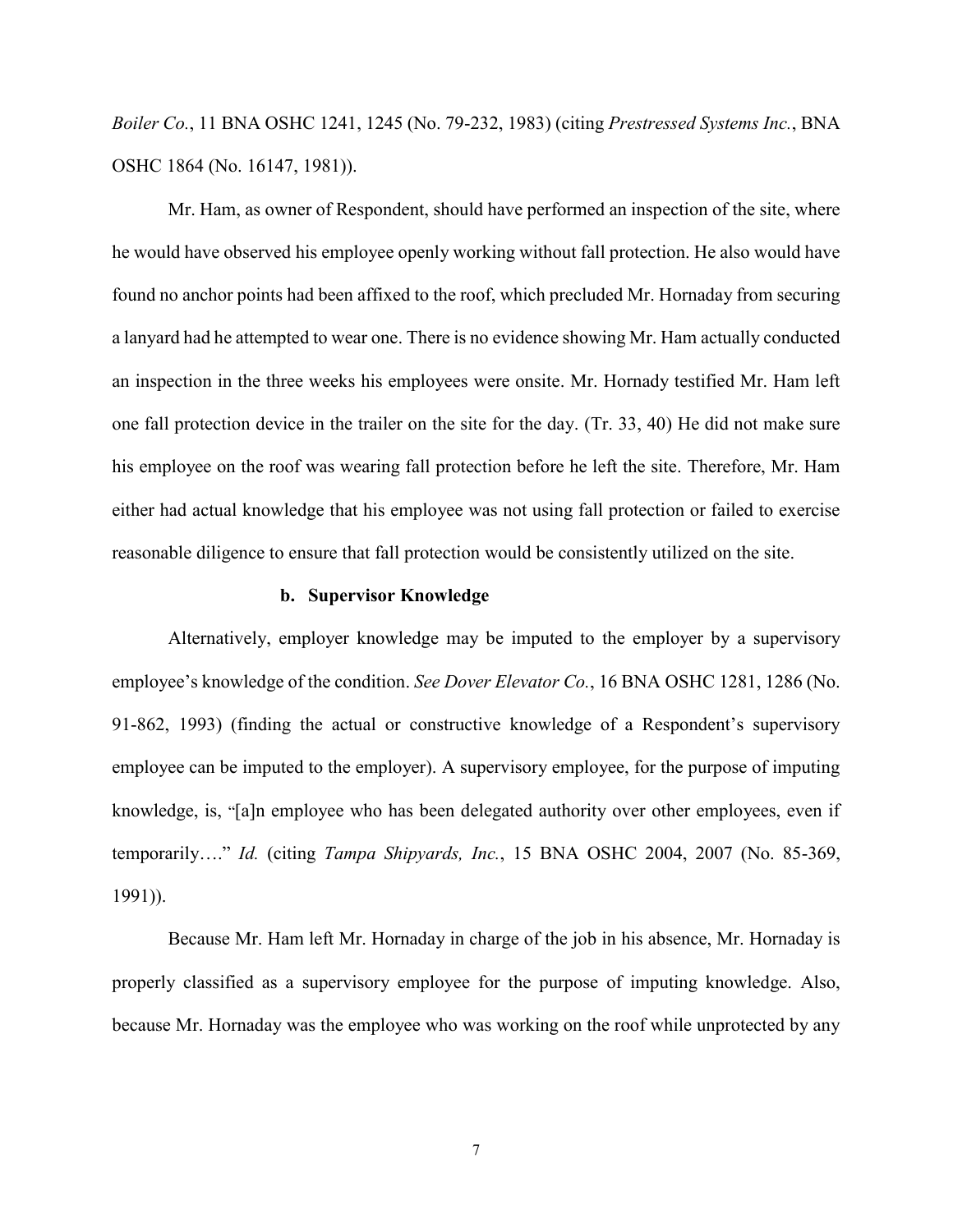form of fall protection, he had actual knowledge of the condition.<sup>3</sup> Therefore, Mr. Hornaday's actual knowledge of the violative condition, as a supervisory employee, is imputable to Respondent. Moreover, the absence of any anchor points having been installed for securing a lanyard despite the Respondent's employees having been working on the jobsite for approximately 3 weeks supports an assumption that none of Respondent's employees were using fall protection.

## **c. Conclusion on Knowledge**

Mr. Ham, as owner of Respondent, either had actual knowledge of the violative condition or he could have known of the violative condition through exercise of reasonable diligence. Alternatively, Mr. Hornaday's actual knowledge of the condition is imputable to Respondent. Therefore, Respondent had knowledge of the violative condition.

#### **iv. The Violation was Serious**

 $\overline{a}$ 

A violation is classified as serious under the Act if, "there is substantial probability that death or serious physical harm could result." 29 U.S.C. § 666(k). Likewise, in order to be classified as a serious violation, Complainant need only show that *if* a fall occurred, serious physical injury or death *could* occur, not that it *would* occur. *See Mosser Constr. Inc.*, 23 BNA OSHC at 1046. Here, Mr. Hornaday was working at a height of 33−35 feet without the use of fall protection on a steep roof where there was ice and snow in multiple areas. (Tr. 19−20, 32, 45−46). If he were to fall, he would not have been protected by any means of fall protection, and he would have fallen 33−35 feet, which would likely lead to serious injury or death. *See Merchant's Masonry, Inc.*, 17 BNA OSHC 1005, 1005 (No. 92-424, 1994) (finding a fall of 18 feet is

<sup>3.</sup> The instant case is in the appealable jurisdiction of the Eighth Circuit. Both Commission and Eighth Circuit case law say a supervisor's knowledge of his own misconduct can still be imputed to the employer. *See Empire Roofing Co.*, 25 BNA OSHC 2221, 2224 (No. 13-1034, 2016); *Deep South Crane and Rigging Co.*, 23 BNA OSHC 2099, 2102 (No. 09-0240, 2012). Eighth Circuit case law differs on this topic than many other circuits, which find if the supervisor's misconduct creates the condition, the supervisor's knowledge of the condition cannot be imputed to the employer unless it is foreseeable to the employer that the supervisor would act in such a way. *See ComTran Group, Inc. v. U.S. Dept. of Labor*, 722 F.3d 1304, 1315-16 (11<sup>th</sup> Cir. 2013).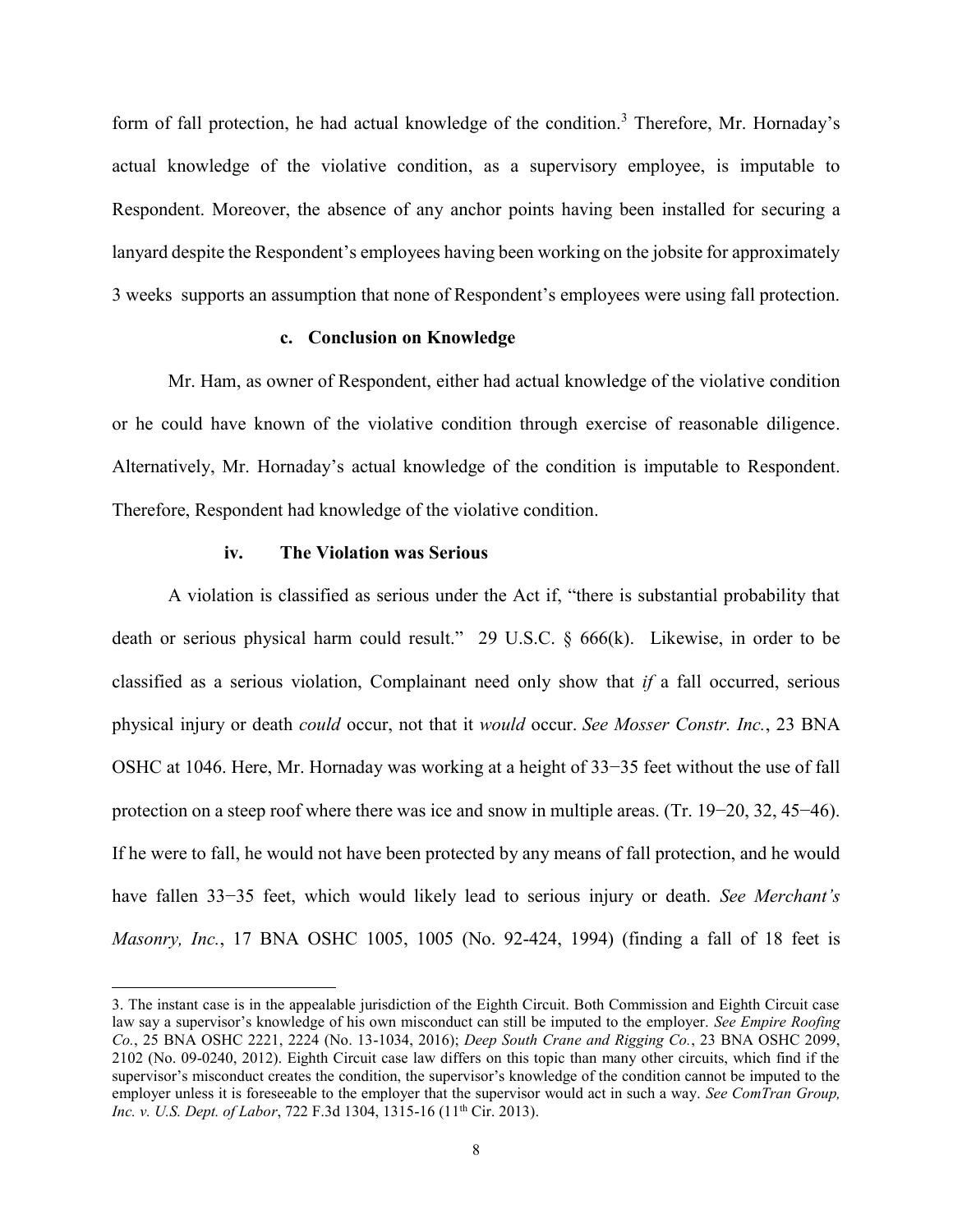substantially likely to cause a serious injury). Thus, the violation is properly classified as serious.

### **v. The standard was Violated**

Based on the foregoing, the Court finds Respondent violated 29 C.F.R. § 1926.501(b)(13) as alleged in Citation 1, Item 2, and the violation was serious. Accordingly, Citation 1, Item 2 shall be AFFIRMED.

## **C. Default**

Alternatively, the Court finds Respondent has abandoned its attempt to contest the citation and is in default. Under Commission Rule 64, the failure of a party to appear at the trial may result in a judgment being entered against that party. *See Sec'y v. Lakeside Construction LLC*, 24 BNA OSHC 1445, 1448 (No. 12-0422, 2012) (citing 29 C.F.R. § 2200.64). A judge has very broad discretion in imposing sanctions for noncompliance with Commission Rules of Procedure or the judge's orders. *See Sealtite Corp*., 15 BNA OSHC 1130, 1134 (No. 88–1431, 1991) (holding the judge had very broad discretion in finding default for a party's failure to follow two of her orders even though that party was still active in the litigation process).

Respondent timely contested the Citation, participated in the litigation up to and including the July 26 pre-trial conference, but then abandoned his contest. (Tr. 8) Respondent failed to communicate and appear at multiple stages of the litigation following the July 26 conference. Respondent failed to follow three orders made by the judge, including: 1) failing to submit Lists of Exhibits and Witnesses, 2) failing to appear at the October 23 pre-trial conference, and 3) failing to appear at the trial itself. *See* Simplified Proceeding Scheduling Order at 1; Status Report and Order at 1; Notice of Location. Respondent had not properly endorsed any evidence to be presented at trial. Moreover, Respondent did not communicate with Complainant, though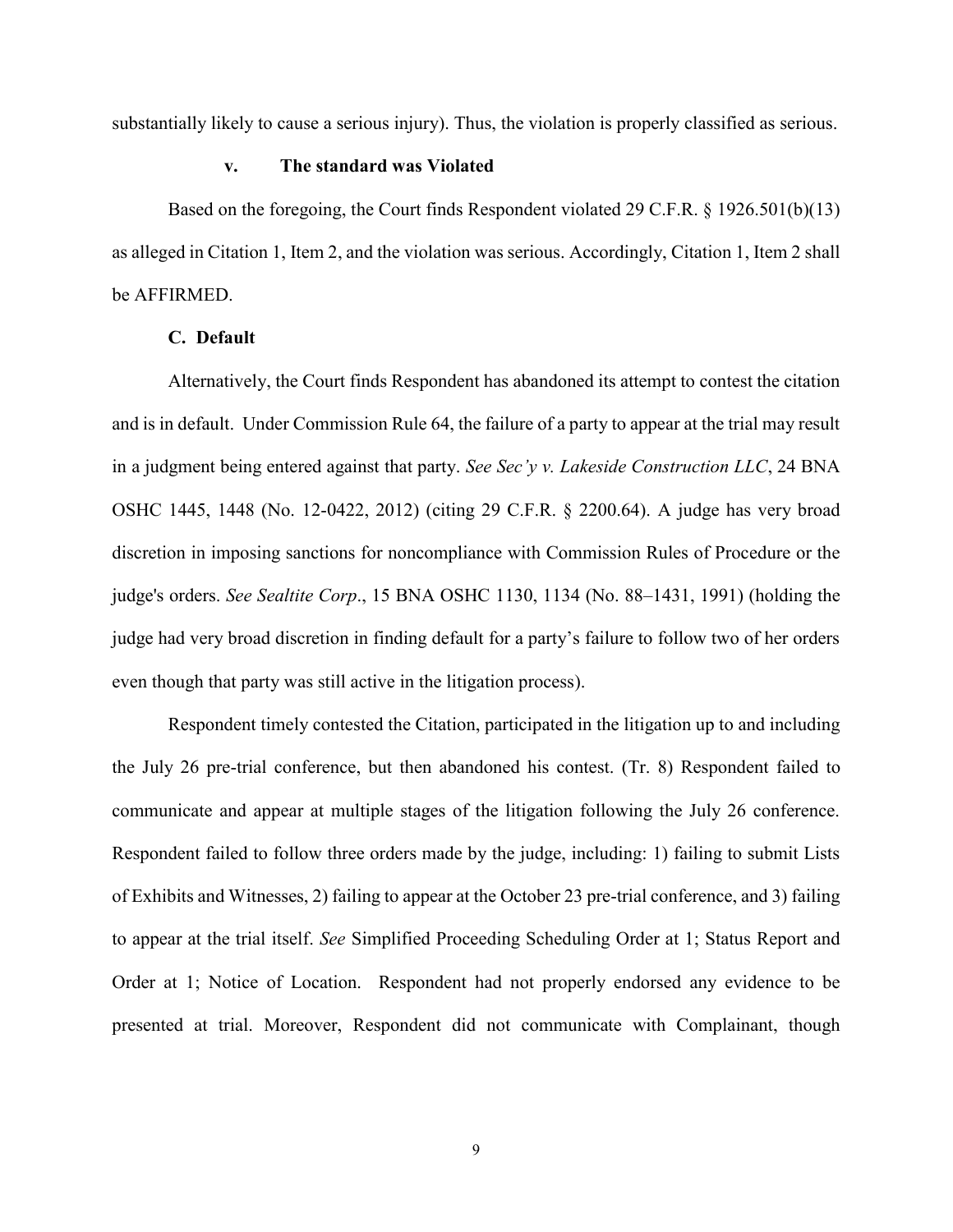Complainant attempted to correspond with Respondent on several occasions. *See* Secretary's Motion for Pre-hearing Conference Call at 2.

Respondent has been given multiple opportunities to present a defense to the citation. Although Respondent participated in the first stages of litigation, it failed to follow through with pursuit of its contest of the citations. For the reasons identified above, the Court finds Respondent is in default. Respondent's Notice of Contest is hereby VACATED, and the violation alleged in the Citation shall be AFFIRMED.

## **D. Penalty**

 $\overline{a}$ 

In determining the appropriate penalty for affirmed violations, the Act requires the Commission to give due consideration to four criteria: 1) the size of the employer's business, 2) the gravity of the violation, 3) the good faith of the employer, and 4) the employer's prior history of violations. 29 U.S.C.A. § 666(j). Gravity is the primary consideration and is determined by the number of employees exposed, the duration of the exposure, the precautions taken against injury, and the likelihood of an actual injury. *J.A. Jones Constr. Co.*, 15 BNA OSHC 2201, 2214 (No. 87-2059, 1993). It is well established that the Commission and its judges conduct de novo penalty determinations and have full discretion to assess penalties based on the facts of each case and the applicable statutory criteria. *E.g.*, *Allied Structural Steel Co.*, 2 BNA OSHC 1457, 1458 (No. 1681, 1975); *Valdak Corp*., 17 BNA OSHC 1135, 1138 (No. 93-0239, 1995), *aff'd*, 73 F.3d 1466 (8th Cir. 1995).

The evidence demonstrates Complainant gave Respondent a 70% reduction of the original \$12,471 penalty because of the size of its business.<sup>4</sup> Complainant did not give any other reductions for good faith or prior history. As noted above, the gravity of the violation holds the most weight

<sup>4.</sup> Respondent had three employees at the time of the inspection. (Tr. 49; Ex. C-9).